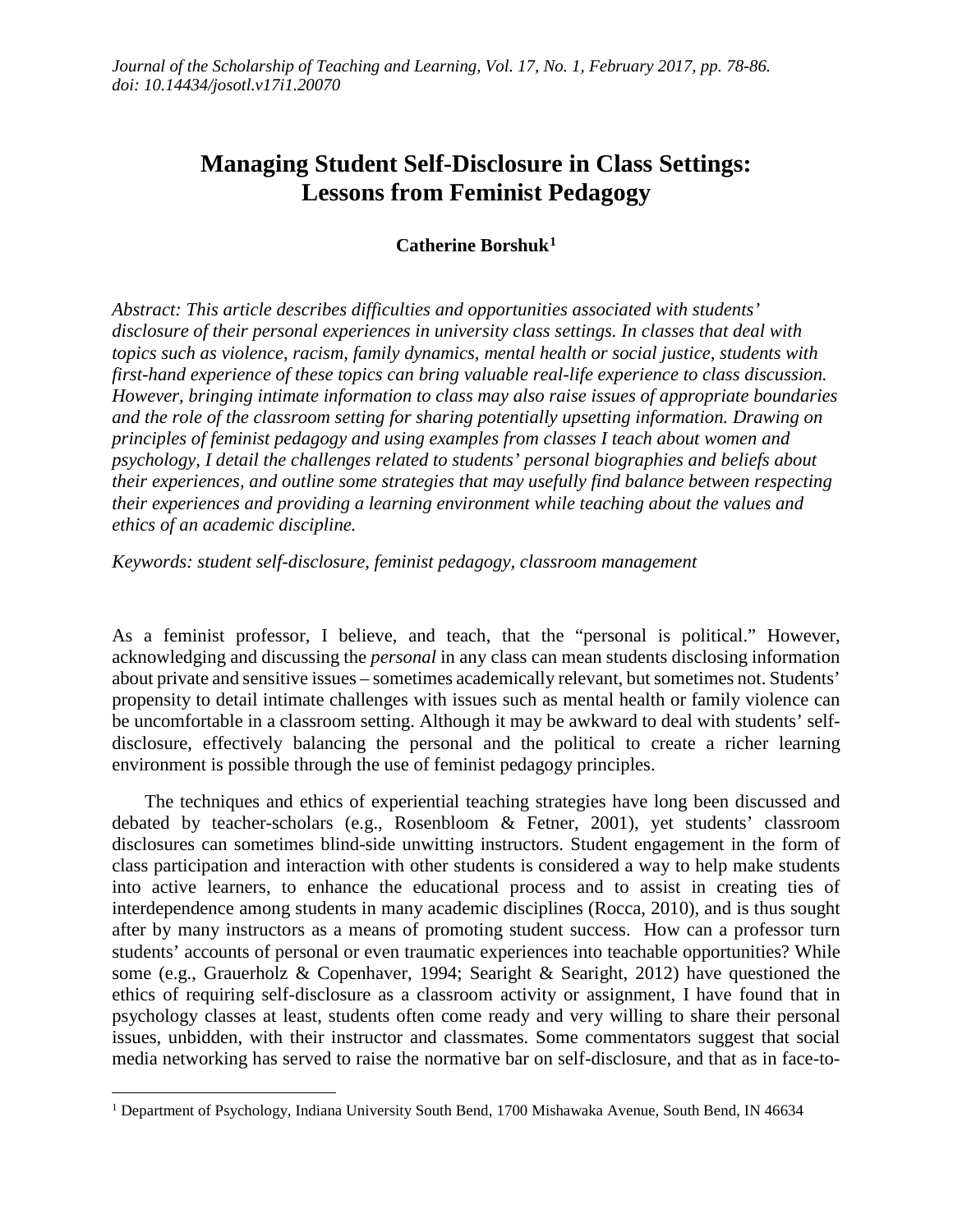face interactions, self-disclosure can lead to increased intimacy (Bazarova, 2012). Certainly, in the realm of interpersonal relationships, self-disclosure about personal matters is seen as a way to increase intimacy and form strong interpersonal bonds (Harper & Harper, 2006). Given the possibilities for fostering greater student engagement and interdependence, it is important to develop an approach to managing self-disclosure in the classroom. The approach I take relies on feminist pedagogy, and highlights classroom dynamics and ideas about welcoming the *whole student* into the classroom.

## **Feminist Pedagogy**

In a seminal article on the topic, Shrewsbury wrote that "Feminist pedagogy is engaged teaching/learning – engaged with self in a continually reflective process; engaged with the material being studied; engaged with others in a struggle to get beyond our sexism and racism and classism and homophobia and other destructive hatreds and to work together to enhance our knowledge; engaged with the community, with traditional organizations, and with movements for social change" (1987, p. 6). Feminist pedagogy was developed in the 1980s by women's studies scholars, but its principles are increasingly found in other disciplines (Crawley, Lewis, and Mayberry, 2008).

Feminist pedagogy seeks to infuse particular values into the classroom by paying close attention to inequity, power, and issues of justice, especially as concerns gender. A feminist classroom calls into question false dichotomies such as 'intellect' versus 'affect' (Durfee & Rosenberg, 2009), foregrounds diversity and pluralism, and values the role of reflexivity and personal experience in learning (Crawley, 2008).

These principles can be challenge to instructors who were trained in or adopted more traditional methods of college classroom teaching. The challenges of applying feminist pedagogy to my courses are twofold: first, to balance my desire to teach the whole student, including their own formative personal experiences, while maintaining an appropriate emphasis on learning; and second, to move past the perceptions that because of their own experiences, students already know everything they need to know. These challenges may be called problems of *biography* and *beliefs*: biography because of students' own lived experiences, and beliefs because those experiences and the ubiquity of such issues in popular media shape students' conclusions before they ever begin a course on the topic. Students' personal, peer, or family experiences (specific to my classes on psychology and women, these experiences often have to do with mental illness, sexual assault and intimate partner violence), and their beliefs about the causes of each can result in a superficial, atheoretical understanding, or even in victim-blaming. Anecdotally, it seems that some students are attracted to certain classes in hopes of developing better self-insight, to find help with personal problems, or to understand their own family histories and dynamics. Others assume familiarity with social issues like substance abuse, family violence, sexual assault, or suicide from their consumption of popular media, which often mines social issues for sensationalistic material, trades in gender and racial stereotypes, and ignores structural inequalities. Such familiarity may lead to personal self-disclosure in humanities or social science classes in a way that may not occur in, for instance, a math class. The challenge for these classes, then, has been to find an appropriate balance between the personal, the political and the pedagogical, while illuminating the structural and institutional underpinnings such as poverty and inequality that the media rarely highlight as contributing factors in personal or family struggle.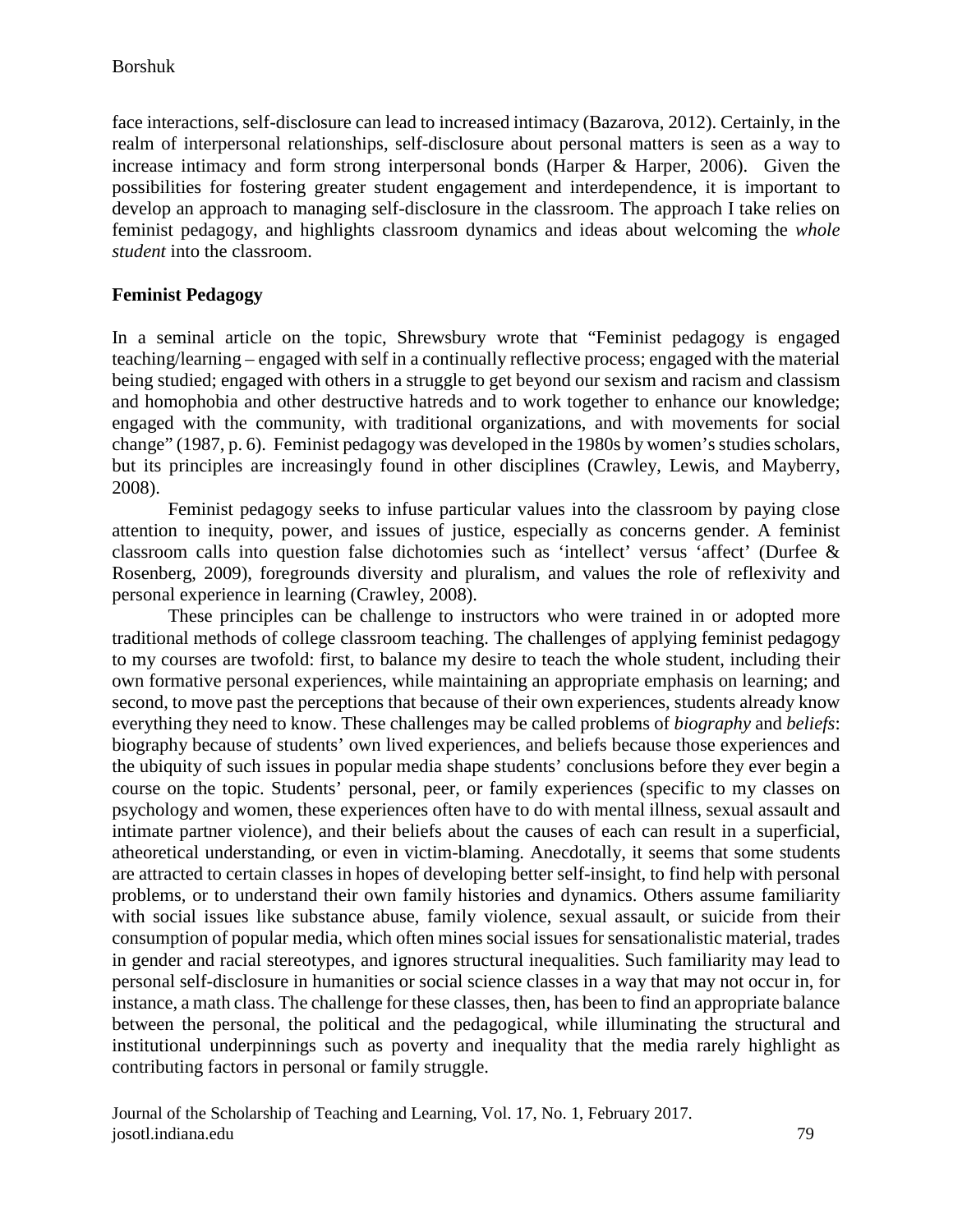Borshuk

## **Strategies for the Classroom**

How can these problems of biography and belief be transcended in a classroom, so that selfdisclosure is used in a positive way, and students are challenged into new ways of thinking about familiar old topics? I will outline some strategies I have been working on that borrow heavily from both feminist pedagogy practices and research in social psychology.

## *Honoring the Personal While Maintaining Boundaries*

Consistent with principles of feminist pedagogy, I find it is important to acknowledge, rather than avoid students' own experiences in the classroom. As Forrest and Rosenberg (1997) wrote, "honoring personal experience as a valid, reliable, and significant source of knowledge creates a rich, more complete picture from which theoretical assumptions and empirical findings can be explored and checked for accuracy" (p. 186).

What personal concerns are students bringing into university classes? There is an increasing likelihood that they suffer from serious mental health issues (NAMI, 2012). Searight and Searight (2012) pointed out that up to half of all college students experienced recent symptoms consistent with a psychiatric disorder, primarily mood disorders, and that many of those students had not sought help with their symptoms. A U.S. National College Health survey (American College Health Association, 2012) found that over half of female university students reported feeling "overwhelmingly anxious", and over a third of female students reported feeling "so depressed, it was difficult to function" in the past year (American College Health Association, 2012), while a large-scale random internet survey found more than 17% of U.S. students screened positive for depression (Eisenberg, Hunt, & Speer, 2013). Another random survey found the prevalence of positive screens for eating disorders at over 13% for undergraduate women (Eisenberg et al., 2011). Certainly, both men and women struggle with mental health issues, and students of both sexes may seek out certain classes to get information that could help them cope; women, however, are attracted to psychology, women's studies and humanities classes in larger numbers. This raises the opportunity to discuss gendered experiences of and expectations around mental health issues; as Ussher (2011) has pointed out, "madness is a gendered experience, with 'symptoms' judged differently in women and men, and certain diagnostic categories more likely to be applied to women" (p. 12).

I rarely discourage students from sharing their own experiences in class, especially when they are relevant to a topic we are studying, although I try to shape their disclosures to be consistent with what we are studying; I encourage them to connect their particulars to class readings or specific theories and research findings. But while striving to create a class environment in which all participants feel comfortable with disclosure, and where personal experience is seen as another method to underline learning, I also stress that the classroom remain a learning zone rather than a therapy zone. Striking this balance is difficult and not always achieved, but it is an important goal for many reasons: students have paid for an education, not for therapy; some students become unsettled with unrelenting sharing of experiences in a classroom setting; peer effects may result in students who feel pressured to disclose information of a personal nature that they would rather not divulge; animosity or division can result from feelings that one or a few students are dominating class discussion; and, most important, while in a class setting we can provide sympathy or solidarity, we cannot provide the relief that results from sustained care by professionals. Searight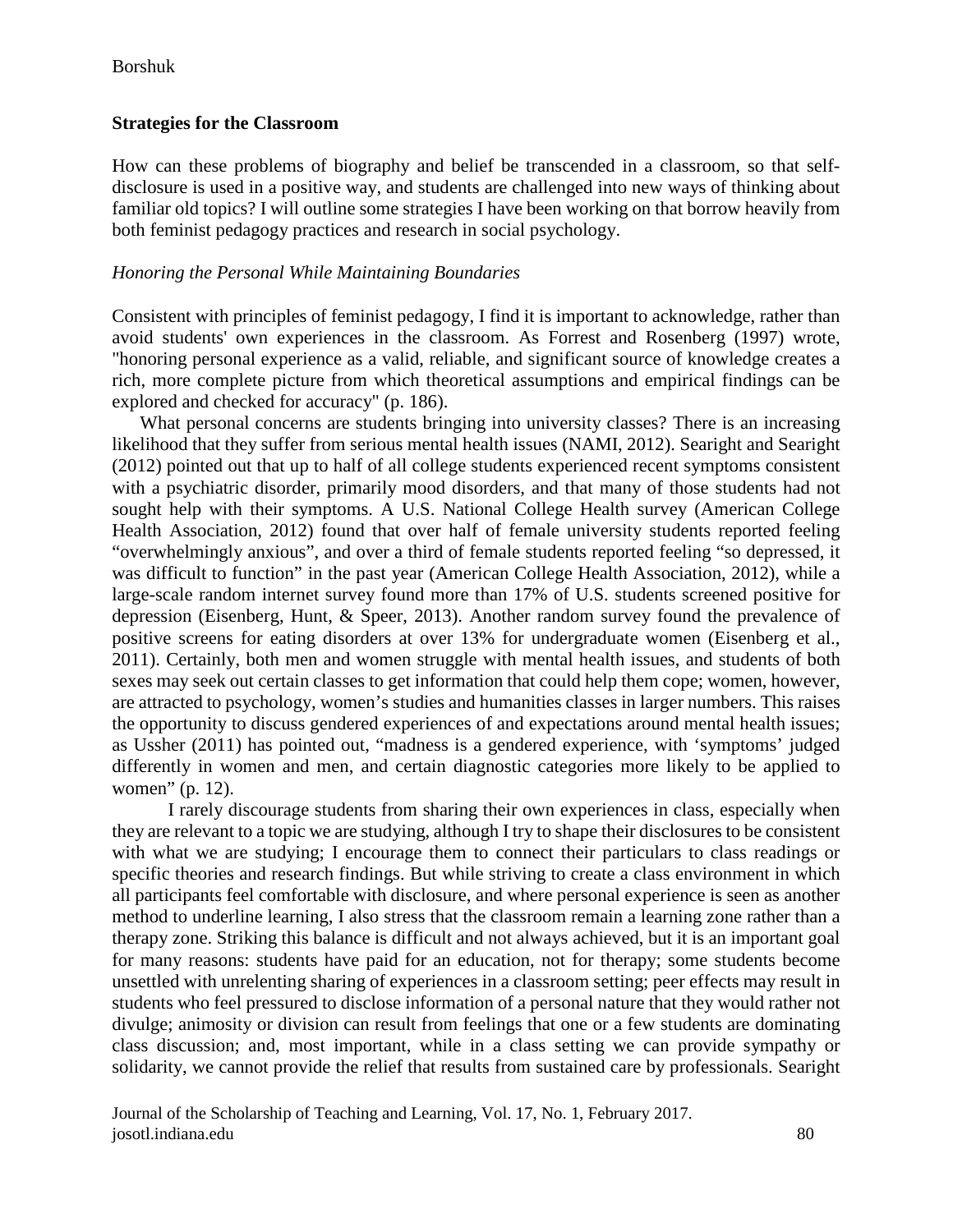and Searight (2012) rightly pointed out some dangers of treating a classroom as a talk shows confessional:

"[t]elevision disclosures are often seen as a sign of the person's courage, part of the process of healing, and provide encouragement to viewers to "tell their story". This social climate may place the instructor in the role of therapeutic talk show host. Within this context, students may feel social pressure to disclose personal trauma and may be concerned that they are 'in denial" if they do not share their battles with depression or nightmares of past abuse. Today's college students may also have unconscious or implicit expectations that the professor receiving their disclosures will view them positively for their raw candor (p. 18).

I make it clear to students that although I may teach about psychology or therapy, I am not a licensed clinical psychologist; I do find it important to maintain an updated list of local professionals for referrals. I also ask students to respect each other's learning in class discussions, and to think about the boundary between talking for the sake of airing a thought, and trying to move our understanding forward. I also remind them that in a classroom, although we do ask everyone to be respectful of each other, there is ultimately no confidentiality and that what is said in class may not remain private. (This is even more the case in light of newer regulations about mandatory Title IX reporting of sexual assault disclosures on campuses). For the most part, I have found that a great deal of up-front explication about boundaries, confidentiality, reporting issues, and guidelines about respectful classroom dialogue to be fairly effective, although there is often a student or two who may need a subtle reminder of our aims. As with most campuses, my university runs a mental health counseling center to which I often refer students who are experiencing significant levels of distress. Any instructor who is concerned about students' struggles should become familiar with all campus resources.

I assign one reaction paper that allows students to write from a personal point of view. By doing this, I am able to screen these more personal papers for signs the student might benefit from a referral to our counselling center or another mental health professional.

#### *Building Empathy*

Second, I focus on bringing the object or 'other' in from the outside, which encourages students to engage in some cognitive restructuring. Empathy is defined as emotionally identifying with and cognitively adopting the point of view of someone else (Davis, 1994). Recent conceptualizations of empathy suggest that it is a less dispositional quality than previously thought; in other words, empathy may be situationally induced in college students via explicit instructions to imagine oneself in certain scenarios (Konrath et al., 2015). The role of the classroom instructor, therefore, is to present social issues in ways that are relatable to students.

Consistent with social psychology's common ingroup identity model (Gaertner et al., 1994), a woman or man who has beaten or sexually assaulted, or who has been inappropriately labeled or medicated, can be presented and understood as *any* woman or *any* man– as subjects, rather than as objects. This can be done in many ways: by pointing out that survivors of violence are very likely to be present in the classroom; by inviting professionals who work at local domestic violence shelters to class; and by encouraging students to participate in specific campus and community activist events. More subtle strategies can also be useful in recategorization efforts,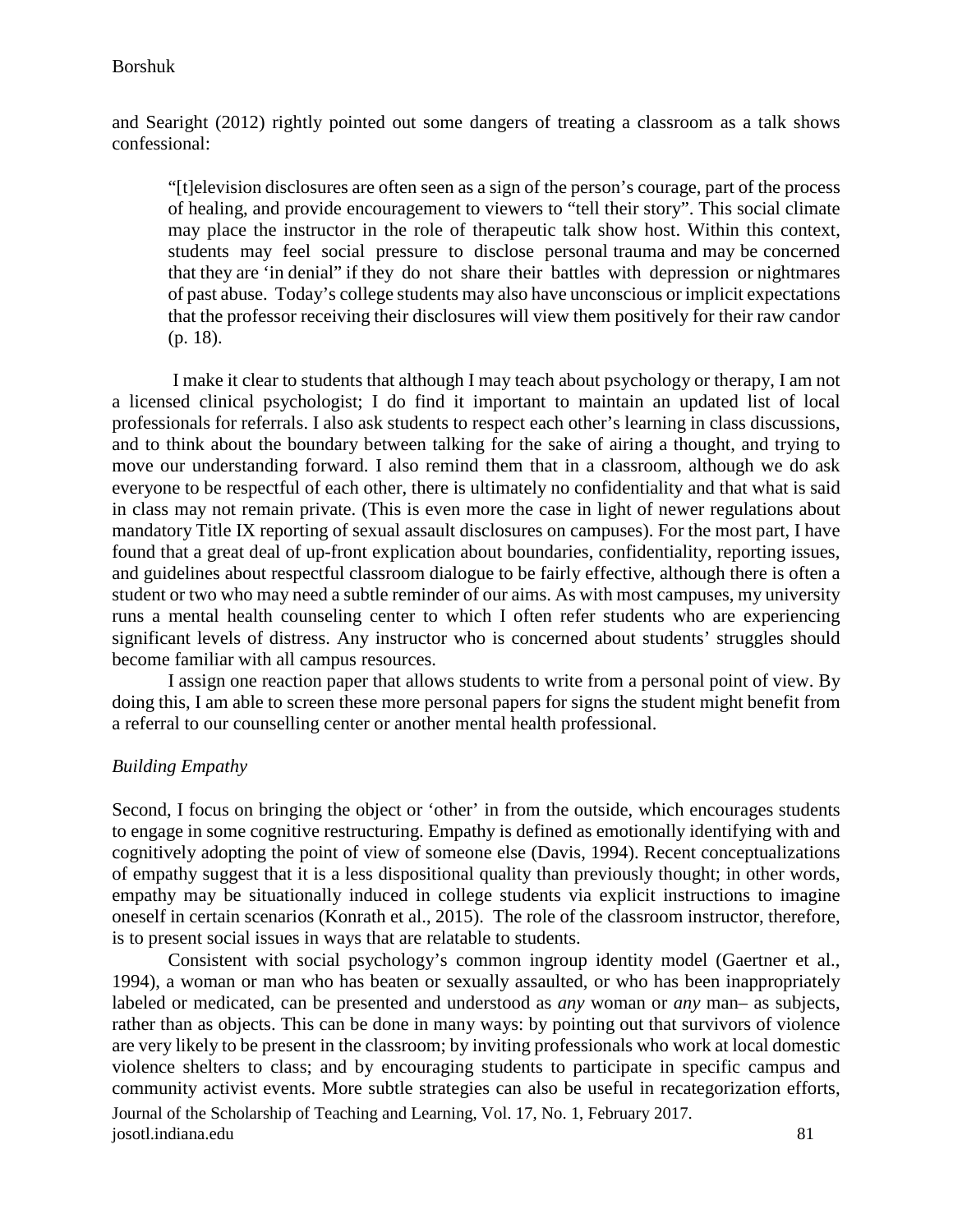such as paying attention to language. For example, I try to use the pronoun 'we' when I talk about the mentally ill or about victims and survivors of violence. This strategy does not require anyone to disclose personal experiences, nor is it intended to minimize the pain of such experiences by claiming victim status. But it may help to avoid labelling as 'others' those individuals whose lives and struggles we study. After all, one in four U.S. women will experience physical abuse by an intimate partner during her lifetime (Black et al., 2011); more than a quarter-million adult women annually report rape or sexual assault (Berzovsky et al., 2013); and, according to the U.S. Census Bureau, 17 million American women, or one out of eight, experienced poverty in 2015 (Tucker & Lowell, 2015). It's important to emphasize the ubiquity of such experiences, rather than as pathological, marginal or deviant. And having these experiences validated through readings and classroom learning can be affirming to those who have struggled with issues of mental illness, poverty, or violence (Phillips, 1998).

In a class on domestic violence and rape, I assign a 'conversation report' early in the semester, in which students write about conversations they are required to hold with friends or family members about violence against women. Sharing these reports in class allow diverse students to have discussions about different sub-cultural norms, for inner-city students to learn that there exist in close proximity to our university small farming towns where adults still believe that such topics are not appropriate for polite discourse, and for students from small towns to learn that for others of our students and their families, living in a shelter is not uncommon.

#### *Diversity, Built-In*

A central strategy of feminist pedagogy (and multicultural psychology) is to ensure a multiplicity of voices is represented, and as we teach students who are themselves increasingly diverse, it is important to address different facets of diverse human experiences (Phillips, 1998). I do this with content and assignments throughout, rather than in a particular section of the curriculum. My aim is to use materials that do more than include minority groups as emblems of poverty, misfortune or disorder. Rather than adding a reading about, say, minority women's mental health, I try to choose a variety of materials (readings, films, online resources) that embed as many elements of diversity as possible. As a few examples, we cover mental health problems associated with racism and the minority stress model (Clark et al., 1999); the special risk of violence against the trans community and the challenge of reporting violence in same-sex relationships; treatment options for rural families; local resources for women whose first language is not English; differential psychiatric treatment of the wealthy and the poor throughout history; and the risks of violence against elderly and physically disabled women. Students give presentations on gendered violence and its impact in different sub-cultures, such as the military, immigrant communities, and professional sports.

In other classes, students read first-person historical narratives in addition to more standard research articles, which further invites them to develop empathy for the actual lived experiences of, for example, being committed to an asylum against one's will, being mis-diagnosed, or being mistreated. The use of first-person narratives may implicitly elicit students' own stories; certainly, it can help to validate them. Although we know that patterns occur, there is not a single story of abuse nor is there a single story of mental illness, so the personal approach can help students work harder to understand human problems and solutions.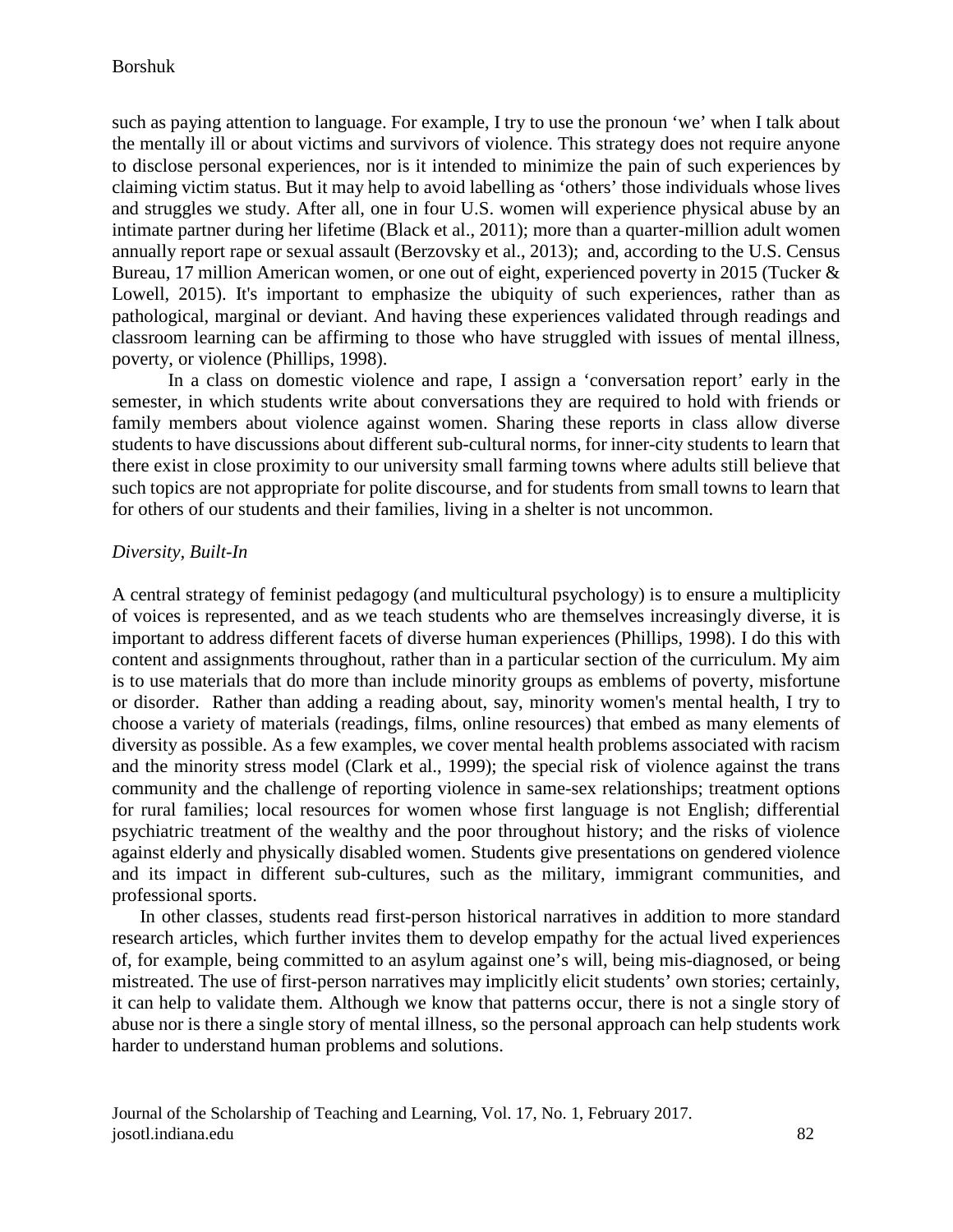# *Societal vs. Individual Level Explanations*

A final and perhaps most difficult strategy is to try to illuminate structural and institutional explanations for abuse and mental illness, and to challenge our culture's propensity to blame women for their own misfortune (Chesler, 2005). Nearly 30 years ago, Fine (1985) noted that mainstream psychology tended to overlook the role played by structural inequalities, and that "idiosyncratic characteristics such as personality traits or gender are advanced as explanations of economic, social, and/or psychological conditions" (p. 174). Similarly, in my class about family violence, I take care to point out the differences between an individual (e.g., mental illness) perspective and a societal (gender inequality) approach to understanding the problem (Nicholson, 2010). It helps to present ideas about social inequality that may not be standard material in introductory psychology courses; for instance, I have students read the APA's 2007 "Guidelines for Psychological Practice with Girls and Women". Depression is a good example of a problem that may be viewed in either individual or societal terms; as LaFrance (2009) noted, "although often de-emphasized in the mainstream literature, the link between violence against women and depression is well established" (p. 18). By examining data that illuminate the structural correlates of depression, such as violence and economic distress, students may begin to gain an understanding of the social as well as the personal nature of issues. I like to quote the finding of an APA task force on women and depression: "Poverty is a pathway to depression" (McGrath et al., 1990), despite the fact that some continue to focus on women's reproductive capacities as a cause of depression (Ussher, 2011). By introducing students to notions such as structural racism and institutional sexism, they may come to conclusions that go beyond conventional understandings of issues (such as 'she stays with her abuser because she has low self-esteem,' or 'her hormones make her vulnerable to depression'). To offer a more societally-based narrative, it is necessary to acknowledge the impact of sexism and racism, poverty and ableism, trans- and homophobia on people's lives.

## **Conclusion**

Student self-revelations in classroom settings need not set off panic in instructors; instead, there are ways to use and shape personal disclosures to achieve class objectives. By being transparent in the classroom and directly addressing the learning opportunities raised by student selfdisclosure, instructors may achieve the twin goals of inculcating deeper learning while respecting the *whole student* inhabiting the classroom. I have found that simply putting notices urging 'let's all be respectful of others' into a class syllabus has not been as helpful at balancing these two goals as being upfront with students about my methods from the start. Rather than inventing new methods that would allow me to balance learning with respect for individual experiences, integrating principles of feminist pedagogy into class planning has helped me to fashion a balanced approach in the types of classes that tend to elicit student self-disclosure about sensitive issues.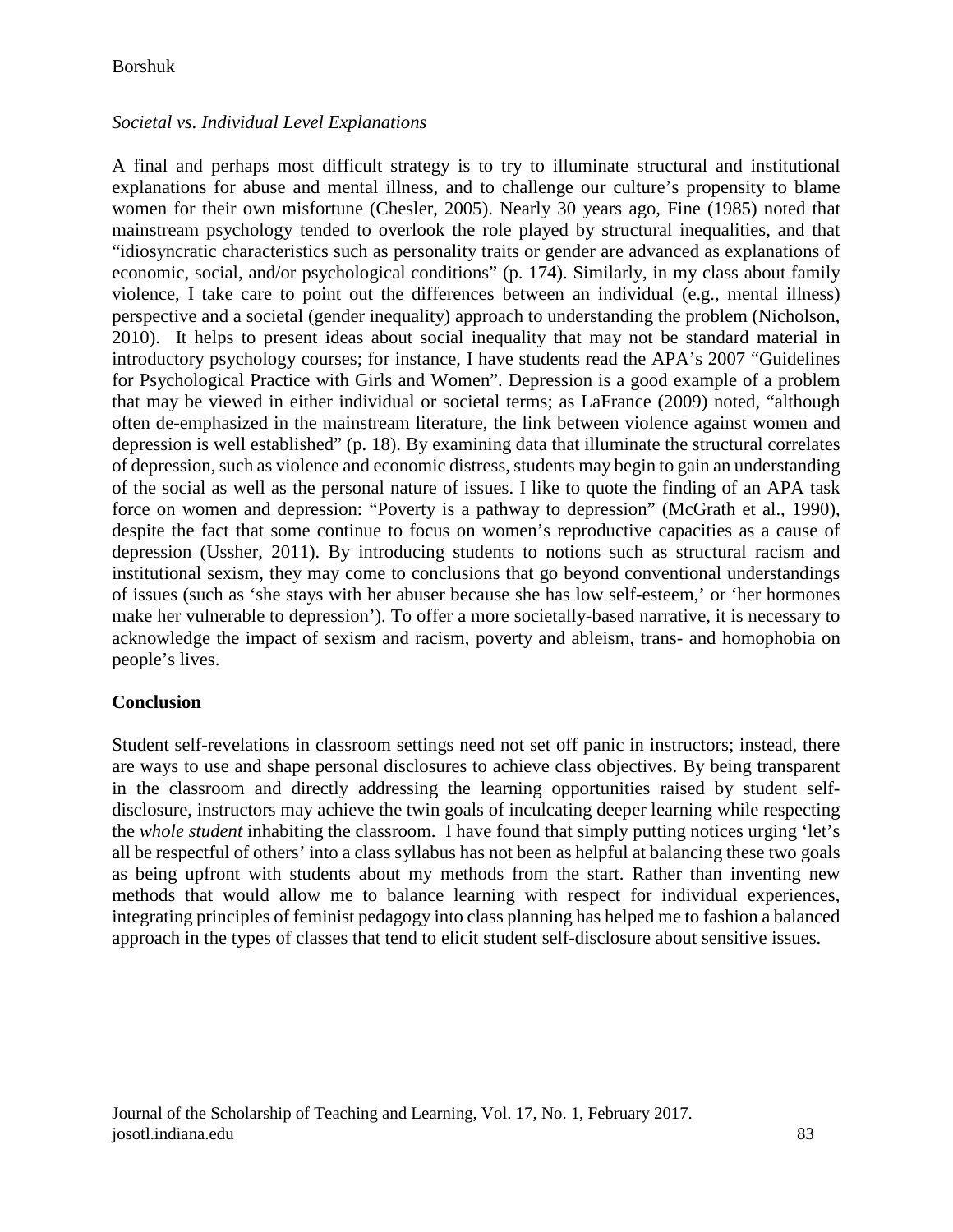# **References**

American College Health Association - National College Health Assessment II: *Reference Group Data Report Spring (*2012). Hanover, MD: American College Health Association.

American Psychological Association (2007). Guidelines for psychological practice with girls and women. *American Psychologist, 62,* 949-979.

Bazarova, N. (2012). Public intimacy: Disclosure, interpretation and social judgments on Facebook. *Journal of Communication, 62*, 815–832.

Berzofsky, M., Krebs, C., Langton, L., Planty, M., Smiley-McDonald, H. (2013, March). *Female victims of sexual violence, 1994-2010*. U.S. Department of Justice, Bureau of Justice Statistics. Retrieved Feb. 28, 2017 from [http://www.bjs.gov/index.cfm?ty=pbdetail&iid=4594.](http://www.bjs.gov/index.cfm?ty=pbdetail&iid=4594)

Black, M.C., Basile, K.C., Breiding, M.J., Smith, S.G., Walters, M.L., Merrick, M.T., Chen, J., & Stevens, M.R. (2011). *The National Intimate Partner and Sexual Violence Survey (NISVS): 2010 summary report.* Atlanta, GA: National Center for Injury Prevention and Control, Centers for Disease Control and Prevention.

Chesler, P. (2005). *Women and madness* (2nd rev. ed). New York, NY: Palgrave Macmillan.

Clark, R., Anderson, N. B., Clark, V. R., & Williams, D. R. (1999). Racism as a stressor for African Americans: A biopsychosocial model. *American Psychologist, 54,* 805-816.

Crawley, S. L. (2008). Full-contact pedagogy: Lecturing with questions and student-centered assignments as methods for inciting self-reflexivity for faculty and students. *Feminist Teacher, 19*(1), 13-30.

Crawley, S. L., Lewis, J. E., Mayberry, M. (2008). Introduction to special issue -- Feminist pedagogies in action: Teaching beyond disciplines*. Feminist Teacher 19*(1), 1-12.

Davis, M. H. (1994). *Empathy: A social psychological approach.* Boulder, CO: Westview Press.

Durfee, A., & Rosenberg, K. (2009). Teaching sensitive issues: Feminist pedagogy and the practice of advocacy-based counseling. *Feminist Teacher, 19*(2), 103-121.

Eisenberg, D., Hunt, J., & Speer, N. (2013). Mental health in American colleges and universities: Variation across student subgroups and across campuses. *Journal of Nervous and Mental Disorders, 201*(1), 60-67.

Eisenberg, D., Nicklett, E. J., Roeder, K., & Kirz, N. E. (2011). Eating disorder symptoms among college students: Prevalence, persistence, correlates, and treatment-seeking. *Journal of American College Health, 59*(8), 700-707.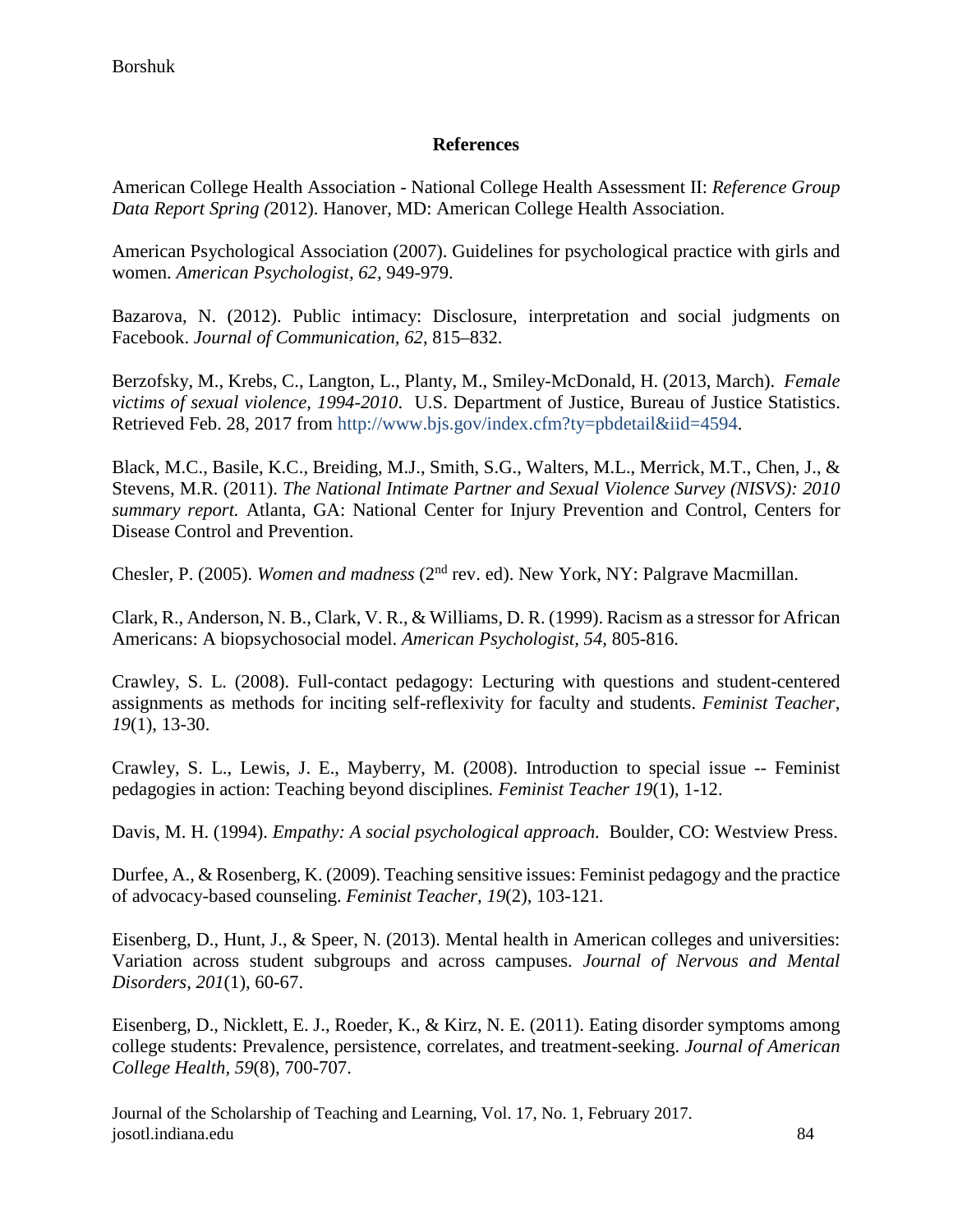Borshuk

Fine, M. (1985). Reflections on a feminist psychology of women: Paradoxes and prospects. *Psychology of Women Quarterly, 9,* 167-183.

Forrest, L., & Rosenberg, F. (1997). A review of the feminist pedagogy literature: The neglected child of feminist psychology. *Applied and Preventive Psychology, 6*, 179-192.

Gaertner, S. P., Rust, M. C., Dovidio, J. F., Bachman, B. A., & Anastasio, P. A. (1994). The contact hypothesis: The role of common ingroup identity on reducing intergroup bias. *Small Group Research, 25*, 224-249.

Grauerholz, E., & Copenhaver, S. (1994). When the personal becomes problematic: The ethics of using experiential teaching methods. *Teaching Sociology, 22*, 319-327.

Harper, V. B, Jr., & Harper, E. J. (2006). Understanding student self-disclosure typology through blogging. *The Qualitative Report, 11*, 251-261.

Konrath, S., Falk, E., Fuhrel-Forbis, A., Liu, M., Swain, J., Tolman, R., Cunningham, R., Walton, M. (2015). Can text messages increase empathy and prosocial behavior? The development and initial validation of text to connect. *PLoS ONE 10(9*): e0137585.

LaFrance, M. N. (2009). *Women and depression: Recovery and resistance.* New York, NY: Routledge.

McGrath, E., Keita, G. P., Strickland, B. R., & Russo, N. F., (Eds.). (1990). Women and depression: *Risk factors and treatment issues: Final report of the American Psychological Association's National Task Force on Women and Depression*. Washington, DC: American Psychological Association.

National Association for Mental Illness (2012). *College Students Speak: A Survey Report on Mental Illness.* Retrieved Feb. 28, 2017 from http:/[/www.nami.org/collegereport](http://www.nami.org/collegereport)

Nicholson, P. (2010). *Domestic violence and psychology: A critical perspective.* London: Taylor and Francis.

Phillips, B. D. (1988). Teaching about family violence to an at-risk population: Insights from sociological and feminist perspectives. *Teaching Sociology, 16*, 289-293.

Rocca, K. A. (2010). Student participation in the college classroom: An extended multidisciplinary literature review. *Communication Education, 59*, 185-213.

Rosenbloom, S. R., & Fetner, T. (2001). Sharing secrets slowly: Issues of classroom selfdisclosure raised by student sex workers. *Teaching Sociology, 29*, 439-453.

Searight, H. R,. & Searight, B. K. (2012). College students' self-disclosure in writing assignments: Professional and ethical issues. *International Journal of Modern Education Forum, 1,* 16-19.